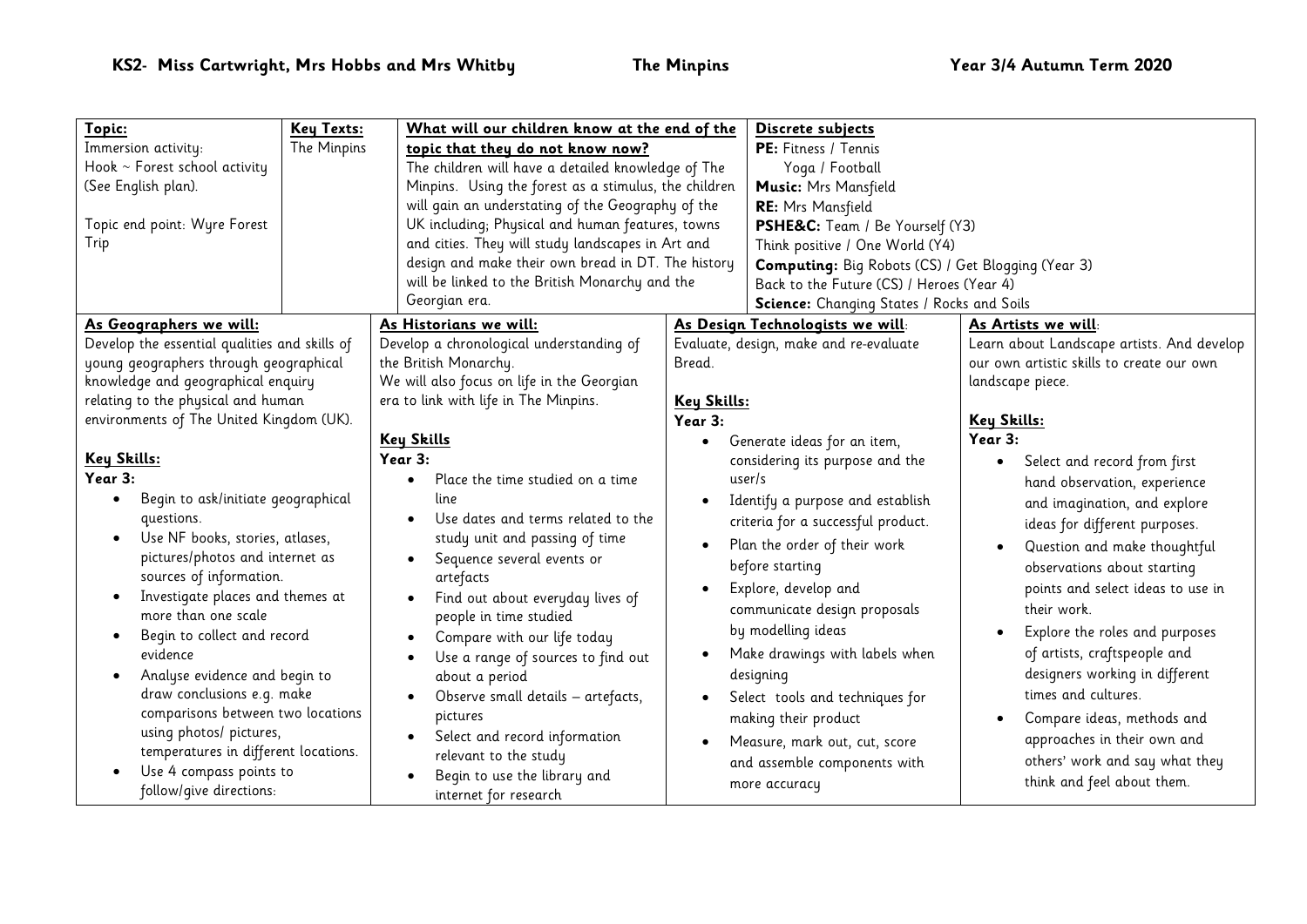| Use letter/no. co-ordinates to<br>locate features on a map.<br>Begin to identify points on maps<br>Use large scale OS maps.<br>Begin to use map sites on internet.<br>Begin to use junior atlases.<br>Begin to identify features on<br>aerial/oblique photographs.<br>Year 4:<br>Ask and respond to questions and<br>offer their own ideas.<br>Extend to satellite images, aerial<br>photographs<br>Investigate places and themes at<br>$\bullet$<br>more than one scale<br>Collect and record evidence with<br>some aid<br>Analyse evidence and draw<br>conclusions e.g. make comparisons<br>between locations photos/pictures/<br>maps<br>Use 4 compass points well<br>Begin to use 8 compass points<br>Use letter/no. co-ordinates to<br>locate features on a map<br>confidently.<br>Locate places on large scale<br>maps, (e.g. Find UK or India on<br>qlobe)<br>Follow a route on a large scale<br>map.<br>Begin to identify significant<br>places and environments | Year 4:<br>Place events from period studied<br>on time line<br>Use terms related to the period<br>$\bullet$<br>and begin to date events<br>Use evidence to reconstruct life<br>in time studied<br>Identify key features and events<br>of time studied<br>Use evidence to build up a<br>$\bullet$<br>picture of a past event<br>Choose relevant material to<br>present a picture of one aspect<br>of life in time past<br>Ask a variety of questions<br>Use the library and internet for<br>research<br>. Recall, select and organise historical<br>information<br>Communicate their knowledge<br>and understanding. | Work safely and accurately with<br>a range of simple tools<br>Think about their ideas as they<br>$\bullet$<br>make progress and be willing to<br>change things if this helps them<br>improve their work<br>Demonstrate hygienic food<br>preparation and storage<br>Evaluate their product against<br>$\bullet$<br>original design criteria e.g. how<br>well it meets its intended<br>purpose<br>Disassemble and evaluate<br>familiar products<br>Year 4:<br>Generate ideas, considering the<br>purposes for which they are<br>designing<br>Make labelled drawings from<br>different views showing specific<br>features<br>Develop a clear idea of what has<br>to be done, planning how to use<br>materials, equipment and<br>processes, and suggesting<br>alternative methods of<br>making, if the first attempts fail<br>Evaluate products and identify<br>criteria that can be used for<br>their own designs<br>Select appropriate tools and | Adapt their work according to<br>their views and describe how<br>they might develop it further.<br>Annotate work in sketchbook.<br>Experiment with different grades<br>of pencil and other implements.<br>Plan, refine and alter their<br>drawings as necessary.<br>Use their sketchbook to collect<br>and record visual information<br>from different sources.<br>Draw for a sustained period of<br>time at their own level.<br>Use different media to achieve<br>variations in line, texture, tone,<br>colour, shape and pattern.<br>Use a variety of techniques<br>Experiment with a range of<br>media e.g. overlapping, layering<br>etc.<br>Work on their own, and<br>collaboratively with others, on<br>projects in 2 and 3 dimensions<br>and on different scales.<br>Year 4:<br>Select and record from first<br>hand observation, experience<br>and imagination, and explore<br>ideas for different purposes.<br>Question and make thoughtful<br>observations about starting |
|--------------------------------------------------------------------------------------------------------------------------------------------------------------------------------------------------------------------------------------------------------------------------------------------------------------------------------------------------------------------------------------------------------------------------------------------------------------------------------------------------------------------------------------------------------------------------------------------------------------------------------------------------------------------------------------------------------------------------------------------------------------------------------------------------------------------------------------------------------------------------------------------------------------------------------------------------------------------------|---------------------------------------------------------------------------------------------------------------------------------------------------------------------------------------------------------------------------------------------------------------------------------------------------------------------------------------------------------------------------------------------------------------------------------------------------------------------------------------------------------------------------------------------------------------------------------------------------------------------|------------------------------------------------------------------------------------------------------------------------------------------------------------------------------------------------------------------------------------------------------------------------------------------------------------------------------------------------------------------------------------------------------------------------------------------------------------------------------------------------------------------------------------------------------------------------------------------------------------------------------------------------------------------------------------------------------------------------------------------------------------------------------------------------------------------------------------------------------------------------------------------------------------------------------------------------|------------------------------------------------------------------------------------------------------------------------------------------------------------------------------------------------------------------------------------------------------------------------------------------------------------------------------------------------------------------------------------------------------------------------------------------------------------------------------------------------------------------------------------------------------------------------------------------------------------------------------------------------------------------------------------------------------------------------------------------------------------------------------------------------------------------------------------------------------------------------------------------------------------------------------------------------------------------------------------|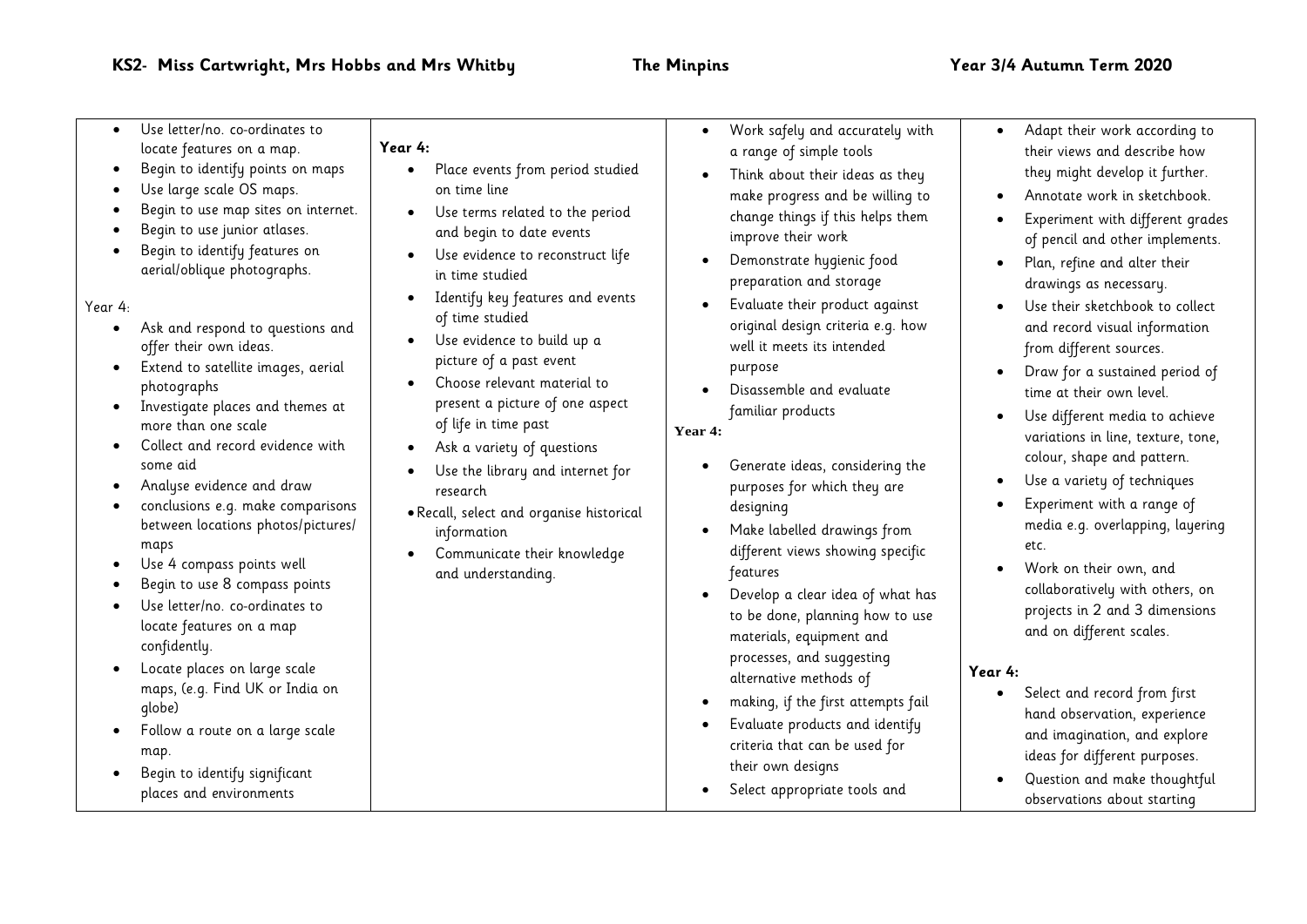| Use large and medium scale<br>OS maps.<br>Use junior atlases.<br>Use map sites on the internet.<br>Identify features on<br>aerial/oblique photographs. | techniques for making their<br>product<br>Measure, mark out, cut and<br>shape a range of materials,<br>using appropriate tools,<br>equipment and techniques<br>Join and combine materials and<br>components accurately in<br>temporary and permanent ways<br>Evaluate their work both during<br>and at the end of the<br>assignment<br>Evaluate their products carrying<br>out appropriate tests | points and select ideas to use in<br>their work.<br>Explore the roles and purposes<br>of artists, craftspeople and<br>designers working in different<br>times and cultures.<br>Compare ideas, methods and<br>approaches in their own and<br>others' work and say what they<br>think and feel about them.<br>Adapt their work according to<br>their views and describe how<br>they might develop it further.<br>Make informed choices in<br>drawing inc. paper and media.<br>Alter and refine drawings and<br>describe changes using art<br>vocabulary.<br>Collect images and information<br>independently in a sketchbook.<br>Use research to inspire drawings<br>from memory and imagination.<br>Explore relationships between<br>line and tone, pattern and<br>shape, line and texture.<br>Combine skills more readily.<br>Choose collage or textiles as a<br>means of extending work<br>already achieved.<br>Collect visual information from a |
|--------------------------------------------------------------------------------------------------------------------------------------------------------|--------------------------------------------------------------------------------------------------------------------------------------------------------------------------------------------------------------------------------------------------------------------------------------------------------------------------------------------------------------------------------------------------|---------------------------------------------------------------------------------------------------------------------------------------------------------------------------------------------------------------------------------------------------------------------------------------------------------------------------------------------------------------------------------------------------------------------------------------------------------------------------------------------------------------------------------------------------------------------------------------------------------------------------------------------------------------------------------------------------------------------------------------------------------------------------------------------------------------------------------------------------------------------------------------------------------------------------------------------------|
|                                                                                                                                                        |                                                                                                                                                                                                                                                                                                                                                                                                  | variety of sources, describing                                                                                                                                                                                                                                                                                                                                                                                                                                                                                                                                                                                                                                                                                                                                                                                                                                                                                                                    |